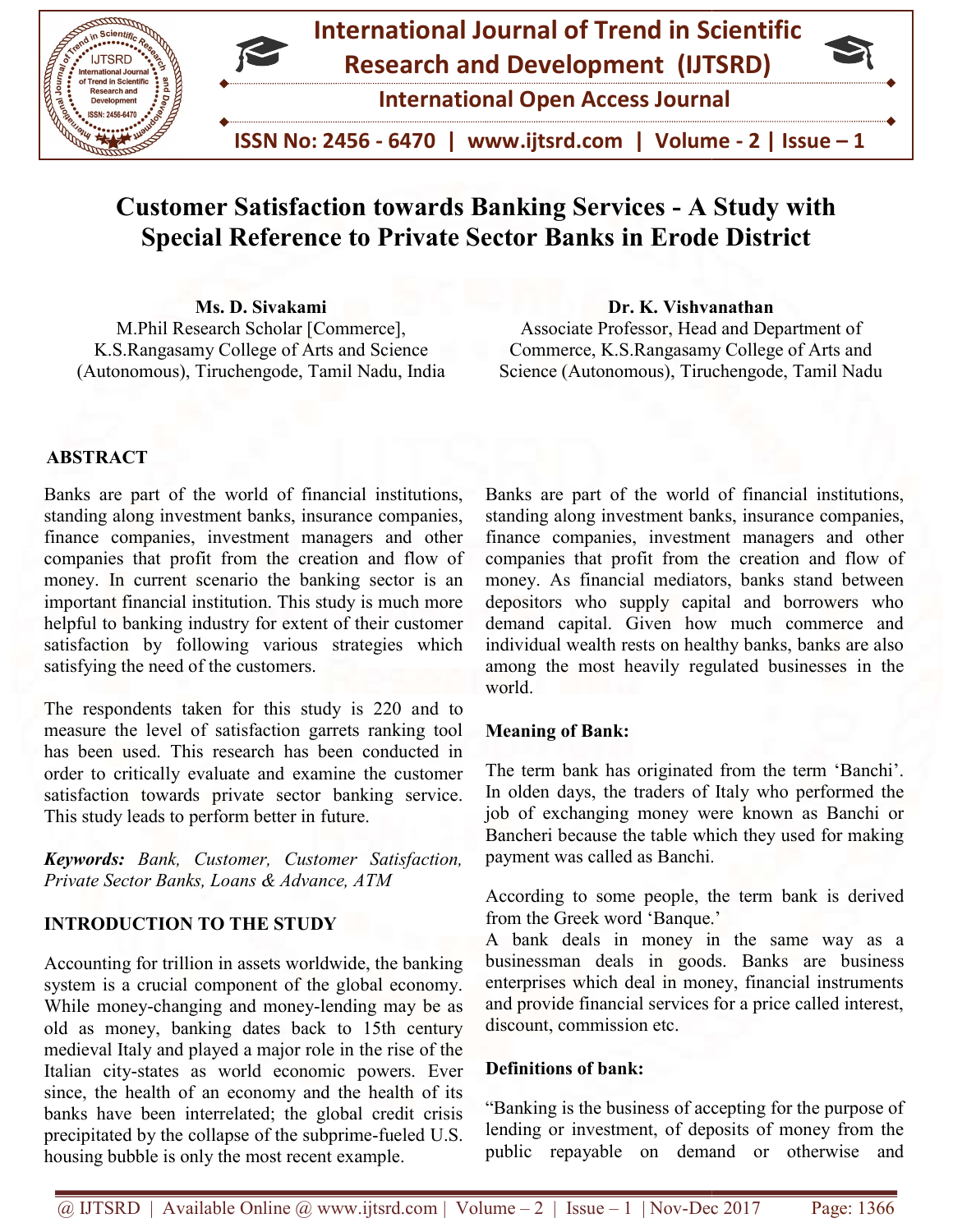withdraw-able by cheque, draft, and order or otherwise" - Indian Banking Regulation Act, 1949.

### Banking Worldwide

Our history dates back to 1832 - the year when The Bank of Nova Scotia was founded. For the duration of the 19th century, and throughout the next, bank branches expanded across Canada, into the U.S. and overseas. In addition to its growing retail services, The Bank of Nova Scotia began providing corporate banking services from its New York offices in the early 80's. By 1983, in response to increasing client demand, corporate banking services were offered in other U.S. cities and Canada.

In 1988, The Bank of Nova Scotia acquired McLeod Young Weir (later renamed Scotia McLeod Inc.) - a leading Toronto brokerage firm, founded in 1921. In November 1995, the wholesale arm of Scotia McLeod was formally integrated with the capital markets businesses of The Bank of Nova Scotia under the marketing banner Scotia Capital Markets. Complementing its combined capabilities, The Bank of Nova Scotia successfully acquired the long-standing leading dealer in bullion, The Mocatta Group, formed what is now known as ScotiaMocatta - the precious and base metals businesses of The Bank of Nova Scotia.

On November 1st, 1999, The Bank of Nova Scotia's Corporate Banking business and Scotia Capital Markets were integrated to form Scotia Capital - a marketing banner for the wholesale division of the bank and some of its subsidiaries.

In January 2012, to better reflect the growing international reach of the Corporate and Investment Banking and Capital Markets businesses, and to better align with the Bank's other business lines, the Scotia Capital brand name was discontinued, and the wholesale businesses are now branded as the Global Banking and Markets division of Scotia bank.

### Indian Banking System

A healthy economy is achievable with a sound and effective banking system in India. The banking system of India should not only be hassle free but it should be able to meet new challenges posed by the technology and any other external and internal factors.

For the past three decades India's banking system has several outstanding achievements to its credit. The most striking is its extensive reach; it is no longer confined to

only metropolitans or cosmopolitans in India. In fact, Indian banking system has reached even the remote comers of the country. This is one of the main reasons of India's growth process.

The government's regular policy for Indian bank since 1969 has paid rich dividends with the nationalization of 14 major private banks of India. Not long ago, an account holder had to wait for hours at the bank counters for getting a draft or for withdrawing his own money. Today, he has a choice, Gone are days when the most efficient bank transferred money from one branch to other in two days. Now it is simple as instant messaging or dials a pizza. Money has become the order of the day.

The first bank in India, though conservative, was established in 1786. From 1786 till today, the journey of Indian Banking System can be segregated into three distinct phases.

### NEW PRIVATE-SECTOR BANKS

The banks, which came in operation after 1991, with the introduction of economic reforms and financial sector reforms are called "new private-sector banks". Banking regulation act was then amended in 1993, which permitted the entry of new private-sector banks in the Indian banking s sector. However, there were certain criteria set for the establishment of the new private-sector banks, some of those criteria being. The bank should have a minimum net worth of Rs. 200crores.The promoters holding should be a minimum of 25% of the paid-up capital. Reliance Capital, India Post, Larsen & Toubro, Shriram Transport Finance are companies pending in banking license with the RBI under the new policy, while IDFC & Bandhan were given a go ahead to start banking services from 2015. Within 3 years of the starting of the operations, the bank should offer shares to public and their net worth must increased to 300crores.

### CUSTOMER SATISFACTION

Customer satisfaction is defined as the number of customers whose reported experience with its services (ratings) exceeds precise satisfaction goals. In an aggressive market place where businesses compete for customers, customer satisfaction is seen as a key differentiator and increasingly has become a key aspect of business strategy. At present gaining high levels of customer satisfaction is very important to a service provider institution like banking sectors.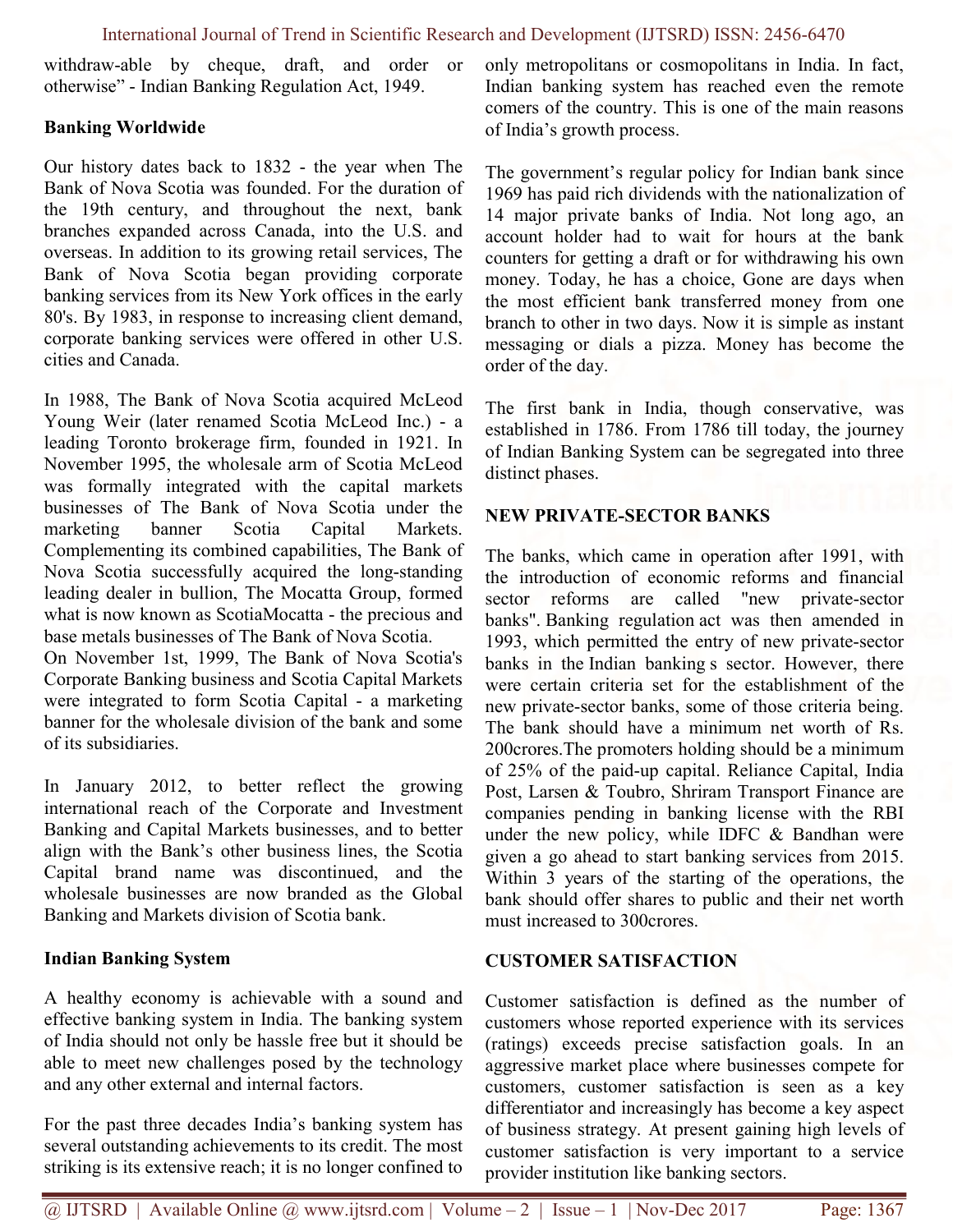### International Journal of Trend in Scientific Research and Development (IJTSRD) ISSN: 2456-6470

### **OBJECTIVE**

- $\triangleright$  To find out the level of satisfaction of customers towards the banking service offered by bank.
- > To find out the satisfaction level about the technology available in the bank.

# STATEMENT OF THE PROBLEM

Today bank plays essential role for the customer services. Banking sector is an important ingredient of the country's economic liberalization; it has become urgent and pertinent for the banking industries in India to prepare itself to stand competition from the giant foreign banks. In order to retain and gain the existing Nowadays customers are more dynamic in their thinking. Their taste, needs and preferences keep changing as per the present situations. Therefore customer satisfaction is an important factor for capturing the market and also for retaining the existing ones. With this as the backdrop, the present study analyzes the level of satisfaction of the customers towards banking service and factors that influence the customers

Below questions contains a general problem written in the form of statement followed by the specific questions:

- How does the demographic profile influence the customer satisfaction and banking service?
- What is the relationship among customer perception and bankers attitude?

# RESEARCH METHODOLOGY

This is an analytical study based mainly on the primary data collected through scientifically developed questionnaire method. The questionnaire was personally administered on a sample size of 220, chosen on a simple random basis among four private sector bank customers in the city of Erode. The sample size of 220 is divided equally from five private sector banks. Thirty customers represent each bank. ICICI bank, Karurvysa bank, Lakshmivilas bank and HDFC bank represent the private sector banks. In order to study the customers satisfaction towards the services provided by private banks, a pre tested questionnaire was administrated and their opinion regarding various attributes contributing satisfaction to customers were collected.

In order to measure the level of satisfaction 3 statements were administered to the respondents. The statements were so designed to assess their satisfaction

on various aspects, namely Accessibility, Sufficient space, Grievance redresses, Opening an account, withdrawal, depositing money, convenient working hours, Modern Banking Services, Availability / Working of ATMs, Speed of Processing and distribution of loans, Collection charges for cheque / Overdraft Draft, Interest rate.

## Population: Private Banks in Erode city.

Sample: Sample covers the respondents of 4 private banks alone.

Sample Size: The sample size of 220 respondents.

# DATA COLLECTION METHOD

### **Ouestionnaire**

The primary data has been collected through a wellstructured questionnaire.

In our study the main emphasis was on the questionnaire method. Question, which was asked, were of multiple choices in nature and were of, closed end.

### Personal Interview

Personal interview were also conducted. There was face to face conversation between researcher and the respondents. All the answers were recorded while interview was in progress. Through interviewing, additional information was received regarding our study.

# LIMITATIONS OF THE STUDY

- $\triangleright$  Banks are selected only from erode district.
- > The survey was carried through questionnaire and the questions were based on banking service.
- $\triangleright$  Some of the respondents of the survey were unwilling to share information's like income.
- $\triangleright$  Private sector banks only selected.

# REVIEW OF LITRATURE

Mesay Sata Shanka (2012) in his article "Bank Service Quality, Customer Satisfaction and Loyalty in Ethiopian Banking Sector". He measures the service quality offered by private banks in Ethiopian. The relationship between the service quality and customer satisfaction and loyalty.

The research finding indicates offering high quality service increase customer satisfaction, which leads to high level of customer commitment and loyalty. Although this research provides some significant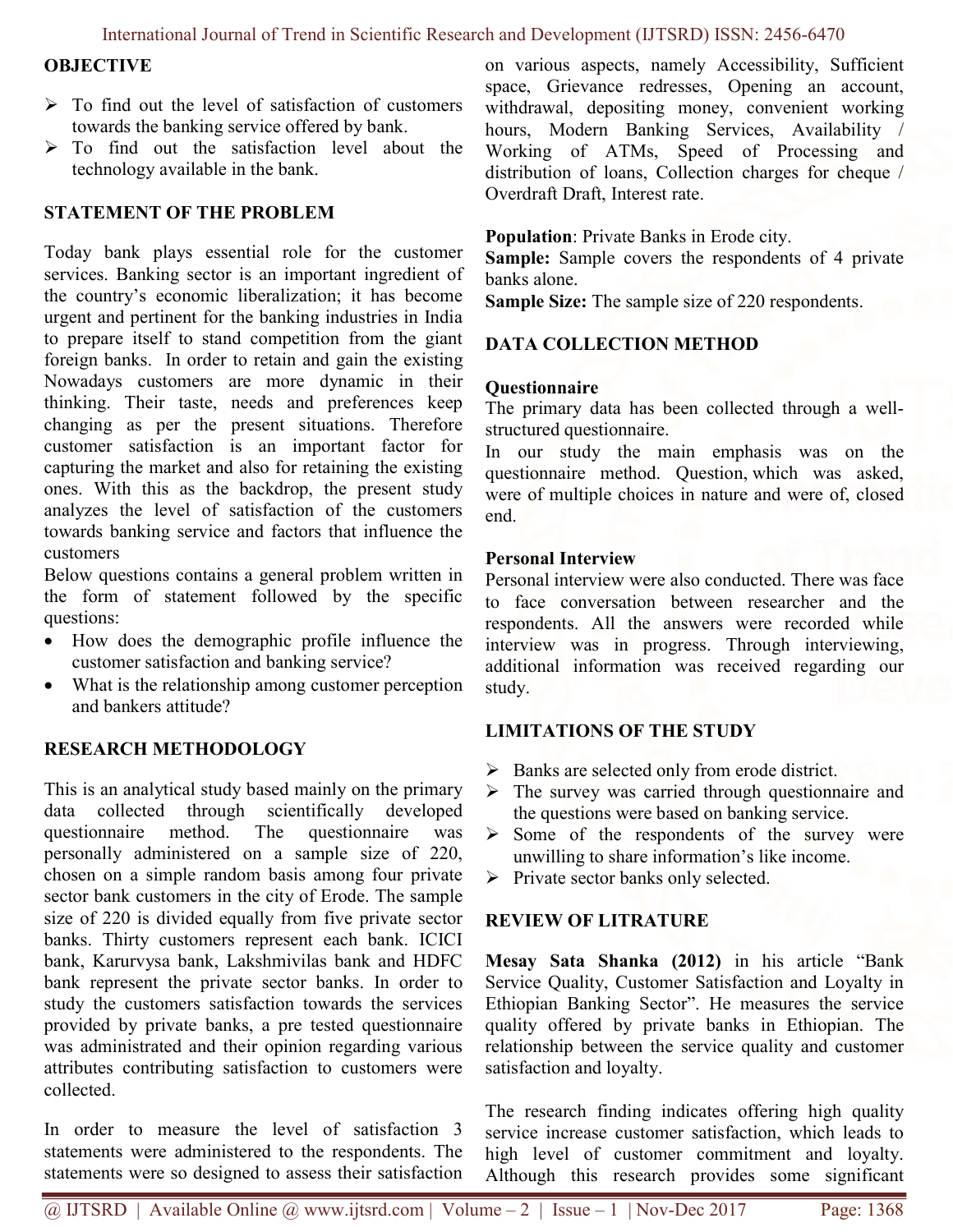insights into service quality in Ethiopian banking industry.

R.Arumugarajan (2016) in his article "A Comparative Study on the Customers' Satisfaction in Select Private Sector and Public Sector Banks in Tirunelveli District". Studied due to privatization, many of the private party also enter in to banking sector. Thus, the customers have different kinds of banks. So the satisfaction level of customers has very vital role among the banks. Hence he concludes that private and foreign sector banks are quite successful in providing their customers with what they want, when they want and where they want. But public sector banks are still lagging behind their counterparts in these aspects.

Aseem Mathur (2014) in his article "Customer's Trends towards Public and Private Sector Banks". Now 'Anywhere Banking' and 'Anytime Banking' has turn into a reality. Banking activities have increased enormously with a clear change in way of life and techniques especially in the field of lending, from wholesale to retail character. Now, customer is the input component of banking industry. Banking Industry can neither function without customers nor is just acquiring a definite number of customers adequate for their business. Finally he conclude that 10 most important factors influencing the selection of a bank they are safety of funds, secured ATMs, ATMs availability, reputation of the bank etc., On the other hand, "Advertisements" was not ranked important. Banks do not need to spend much amount on the part of advertisements.

Dwayne D.Gremler and Stephen W. Brown (1996) in their article "Service Loyalty: Its Nature, Importance, and Implications". Service organizations are frequently looking for ways to boost customer loyalty. He examines service loyalty and factors affecting its development. Satisfaction, switching costs, and interpersonal bonds are proposed as model of service loyalty. The "bonding" that frequently occurs in customer-service provider employee relationships are conceptualized as the construct interpersonal bonds.

Dr Manasa Nagabhushanam in his study "A Study on Customer Service Quality of Bank in India". In her research banking industry facing certain challenges (i.e.) challenges of quality service, customer satisfaction, customer retention, customer loyalty, quality service plays a major role in achieving customer satisfaction. Each bank is having their way of services. Service is intangible in nature which could not be

compared due to this differentiation. At last she concludes that banking sector today has a compelling demand for improvement to sustain their customer. It is advisable that the public sector bank associate with technology and good infrastructure. Foreign bank try to concentrate on net worth individuals.

Ramya T J (2016) in her study "A Study on Customer Satisfaction towards Private Banks with special reference to Mysuru City" The banking industry has an incredible growth in Indian market. The doorway of new technology has made lot of changes in Indian banking sector. Newly the Indian economy has seen the emergency of many banks in the private sector. The growth of private bank is not possible without achieving customer satisfaction. Customer satisfaction is a present-day come within reach of to survive in the market .Gauging of customer satisfaction is currently very central to gain self-assurance to build the market. The study indicates service and employee commitment is very important for customer satisfaction.

### ANALYSIS AND DISCUSSION

### GATTER'S RANKING

Garrets Ranking Technique has been used to investigate the facilities provided by the bank the respondents. Garrett's ranking technique was used to rank the preference indicated by the respondents on different factors. As per this method, respondents have been asked to assign the rank for all factors and the outcomes of such ranking have been converted into score value with the help of the following formula:

### 100(Rij-0.5)

Percentage position = --------------------Nj

Where  $Rij = Rank$  given for i th variable by the jth respondent. Nj= Number of variables ranked by the

### OPINION OF THE RESPONDENTS ABOUT BANKING FACILITIES

The respondents were asked to rank the six facilities that identified for the purpose of this study as 1, 2, 3, 4,5and, 6 in order to know their preferences. The calculated percentage positions for the ranks 1, 2,3,4,5, and, 6 and their corresponding Garrett's table values.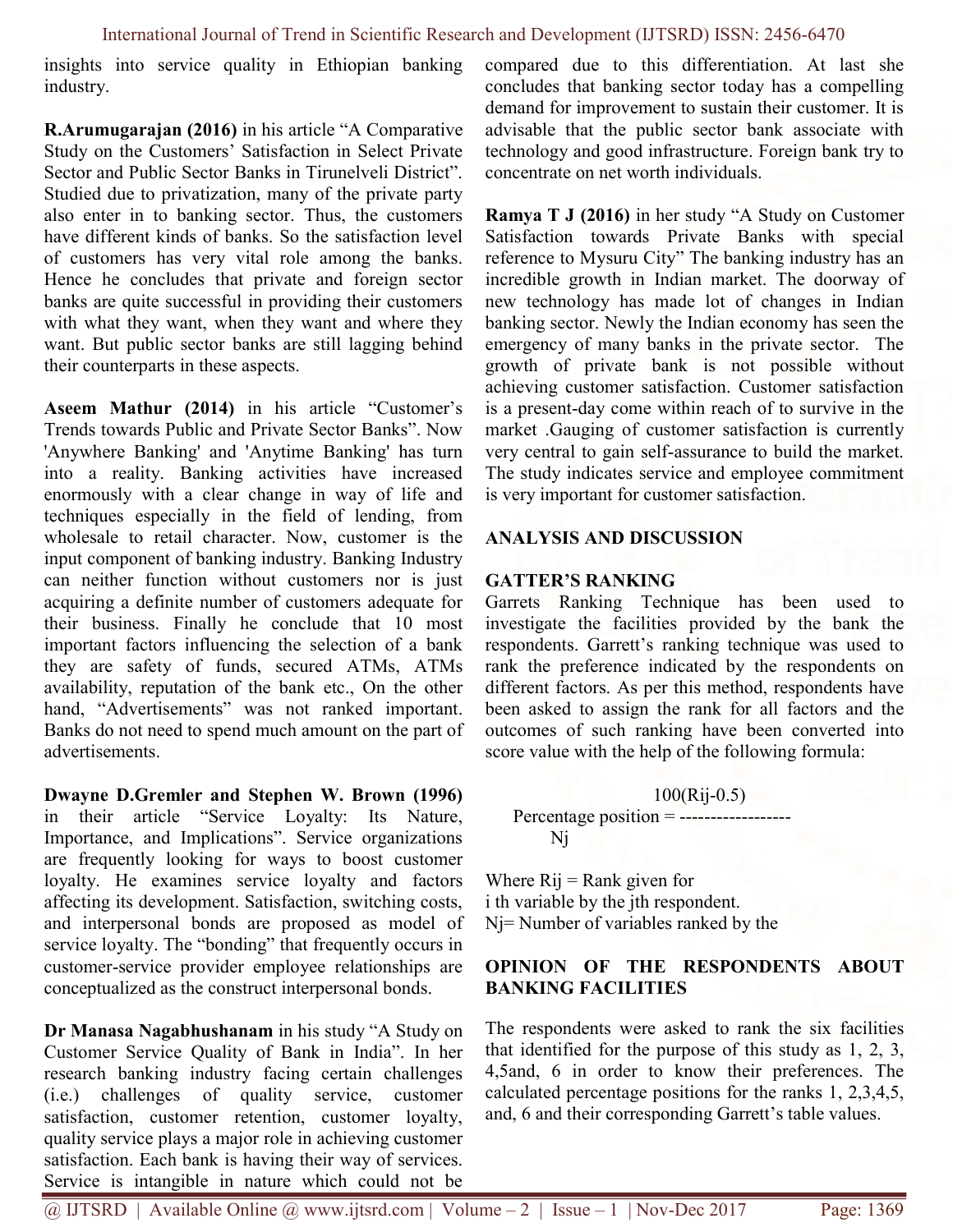Percentage position and their corresponding Garrett's table values

| <b>Rank</b>              | Percentage<br><b>Position</b> | Percentage | Garrett's<br>table value |
|--------------------------|-------------------------------|------------|--------------------------|
| 1                        | $100(1-0.5)6$                 | 8.33       | 77                       |
| $\overline{2}$           | $100(2-0.5)6$                 | 25         | 63                       |
| 3                        | $100(3-0.5)6$                 | 41.67      | 54                       |
| 4                        | $100(4-0.5)6$                 | 58.33      | 46                       |
| $\overline{\phantom{0}}$ | $100(5-0.5)6$                 | 75         | 37                       |
| 6                        | $100(6-0.5)6$                 | 91.67      | 23                       |

From the above table it shows that the percentage positions for the ranks 1, 2,3,4,5, and 6 and their corresponding Garrets table values.

For Rank 1, the calculated percentage position is 8.33 the table value is 77. This value is given in the Garrets ranking table for the percentage of 8.33. For Rank 2, the calculated percentage position is 25 the table value is 48. This value is given in the Garrets ranking table for the percentage of 25.48, which is very near to 25. For Rank 3, the calculated percentage position is 41.97 the table value is 54. This value is given in the Garrets ranking table for the percentage of 41.67. For Rank 4, the calculated percentage position is 58.33 the table value is 46. This value is given in the Garrets ranking table for the percentage of 58.03, which is very near to 58.33. For Rank 5, the calculated percentage position is 75 the table value is 37. This value is given in the Garrets ranking table for the percentage of 74.52, which is very near to 75. For Rank 6, the calculated percentage position is 91.67 the table value is 23. This value is given in the Garrets ranking table for the percentage of 91

| <b>TABLE-I</b>                                      |  |  |  |  |  |  |  |  |
|-----------------------------------------------------|--|--|--|--|--|--|--|--|
| OPINION OF THE RESPONDENTS ABOUT BANKING FACILITIES |  |  |  |  |  |  |  |  |

| <b>S. No.</b>  | <b>Service</b>           | <b>Rank</b> |                |    |    |    |    | Total no. of Total |       | <b>Mean</b> | <b>Rank</b> |
|----------------|--------------------------|-------------|----------------|----|----|----|----|--------------------|-------|-------------|-------------|
|                |                          | 1           | $\overline{2}$ | 3  | 4  | 5  | 6  | respondents        | score | score       |             |
|                | $\&$<br>Loans<br>advance | 22          | 34             | 45 | 51 | 33 | 35 | 220                | 10876 | 49.44       | VI          |
| $\overline{2}$ | Credit card              | 44          | 33             | 44 | 43 | 44 | 12 | 220                | 11956 | 54.35       | $\rm II$    |
| 3              | Debit card               | 36          | 10             | 55 | 65 | 43 | 11 | 220                | 11276 | 51.25       | IV          |
| $\overline{4}$ | Internet banking         | 10          | 73             | 50 | 21 | 44 | 22 | 220                | 11680 | 53.09       | III         |
| 5              | Mobile banking           | 62          | 46             | 12 | 32 | 35 | 33 | 220                | 12168 | 55.31       | $\mathbf I$ |
| 6              | <b>NEFT</b>              | 52          | 22             | 39 | 28 | 32 | 47 | 220                | 11203 | 50.92       | V           |

Source: Primary Data

From the above table it shows that the number of respondents ranking the banking facilities as 1, 2,3,4,5 and 6. This table also shows the total score and the mean score.

For factor banking facility the total score is calculated by multiplying the number of respondents ranking that factor as 1, 2,3,4,5 and 6 by their respective table values given in Table I. Mean score is calculated by dividing the total score by the number of respondents. It is seen from Table II that according to the Garrett ranking, the mean score of 49.44, 54.35, 51.25, 53.09, 55.31 and 50.92 is allotted to loans and advances, Credit Card, debit card, internet banking, mobile banking and NEFT respectively. To conclude, the

banking facilities which satisfy to the respondents are in this order namely Mobile banking, Credit card, Internet banking, Debit card, NEFT and Loans & advance.

## OPINION OF THE RESPONDENTS ABOUT AVAILABILITY OF SERVICES DURING DEMONETIZATION

The respondents were asked to rank the six factors identified for the purpose of this study as 1, 2,3,4,5 and 6 in order to know their opinion about availability of services during demonetization. The calculated percentage positions for the ranks 1,2,3,4 and 5 their corresponding Garrett's table values are given in following table.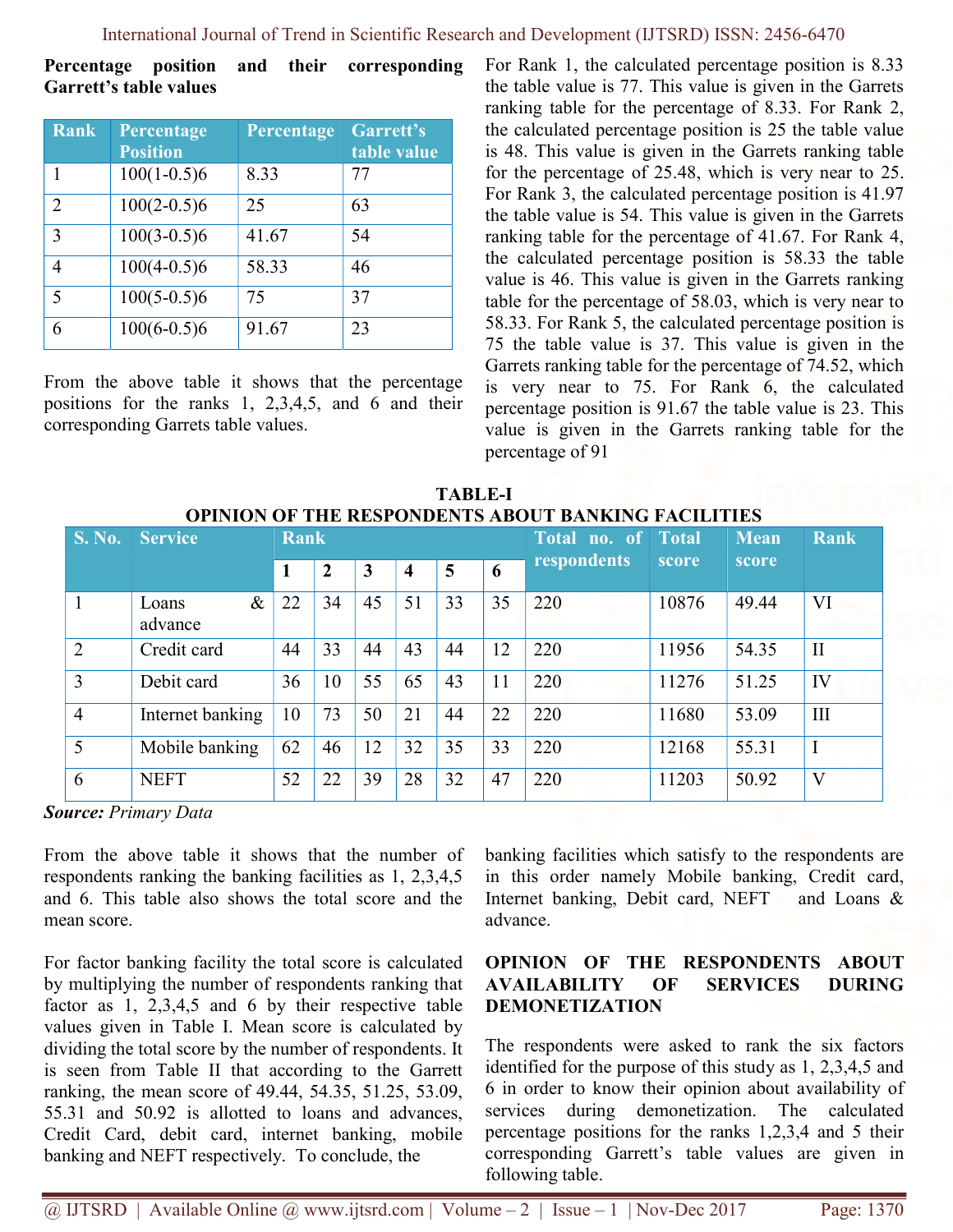Percentage position and their corresponding garret's table values

| Rank                        | Percentage<br><b>Position</b> | Percentage | Garrett's<br>table value |
|-----------------------------|-------------------------------|------------|--------------------------|
| 1                           | $100(1-0.5)/5$                | 10         | 75                       |
| $\mathcal{D}_{\mathcal{L}}$ | $100(2-0.5)/5$                | 30         | 61                       |
| 3                           | $100(3-0.5)/5$                | 50         | 50                       |
| 4                           | $100(4-0.5)/5$                | 70         | 40                       |
| 5                           | $100(5-0.5)/5$                | 90         | 25                       |

The above table shows the percentage positions for the ranks1, 2, 3, 4, and 5 and their corresponding Garrets table values.

For Rank 1, the calculated percentage position is 10 the table value is 75. This value is given in the Garrets ranking table for the percentage 10.16, which is very near to 10. For Rank 2, the calculated percentage position is 30 the table value is 61. This value is given in the Garrets ranking table for the percentage 28.86, which is very near to 30. For Rank 3, the calculated percentage position is 50 the table value is 50. This value is given in the Garrets ranking table for the percentage 50. For Rank 4, the calculated percentage position is 70 the table value is 40. This value is given in the Garrets ranking table for the percentage 69.39, which is very near to 70. For Rank 5, the calculated percentage position is 90 the table value is 25. This value is given in the Garrets ranking table for the percentage 89.94, which is very near to 90.

TABLE-II OPINION OF THE RESPONDENTS ABOUT AVAILABILITY OF SERVICES DURING DEMONETIZATION

| <i><u>DEMONETIERITON</u></i> |                                  |             |    |    |    |    |                     |              |             |                         |
|------------------------------|----------------------------------|-------------|----|----|----|----|---------------------|--------------|-------------|-------------------------|
| S.No.                        | <b>Availability of</b>           | <b>Rank</b> |    |    |    |    | <b>Total no. of</b> | <b>Total</b> | <b>Mean</b> | <b>Rank</b>             |
|                              | <b>Service</b>                   |             | 2  | 3  | 4  | 5  | respondents         | score        | score       |                         |
|                              | Refilling ATM                    | 74          | 37 | 36 | 36 | 37 | 220                 | 11972        | 54.42       |                         |
| 2                            | Availability of<br>cash in bank  | 18          | 20 | 80 | 68 | 34 | 220                 | 10140        | 46.09       | $\overline{\mathsf{V}}$ |
| 3                            | Working time                     | 35          | 40 | 61 | 45 | 39 | 220                 | 10890        | 49.50       | IV                      |
| $\overline{4}$               | Time duration<br>for transaction | 60          | 60 | 24 | 25 | 51 | 220                 | 11635        | 52.89       | $\rm II$                |
| 5                            | Electronic<br>transfers          | 47          | 60 | 13 | 40 | 60 | 220                 | 10935        | 49.71       | III                     |

Source: Primary Data

Table II shows the number of respondents ranking the factors banking facilities as 1, 2, 3, 4, and 5. This table also shows the total score and the mean score.

For factor service provided by bank the total score is calculated by multiplying the number of respondents ranking that factor as 1,2,3,4 and 5 by their respective table values given in Table II. Mean score is calculated by dividing the total score by the number of respondents. It is seen from Table II that according to the Garrett ranking, the factors which induces the respondents to show availability of service are in this order namely Refilling ATM, Availability of cash in bank, Working time, Time duration for transaction, Electronic transfers. It is seen from Table II that according to the Garrett ranking, the mean score of 54.42, 46.09, 49.50, 52.89 and 49.71 is allotted to

Refilling ATM, Availability of cash in bank, working time, time duration for transaction and Electronic transfers respectively.

### **CONCLUSON**

In a country like India, there is demand for providing better service to their customer. Banks must be able to satisfy their customer by their service in order to retain the customers from vary area. The present study shows that customers are more enthusiastic to join new technologies or methods that might contain little risk. Banks should ensure that the modern banking service is safe and secure for financial transaction compare with traditional banking. So, it is concluded that overall service provided by the bank satisfies the customers. And it helps to retain their customers.

 $@$  IJTSRD | Available Online  $@$  www.ijtsrd.com | Volume – 2 | Issue – 1 | Nov-Dec 2017 Page: 1371